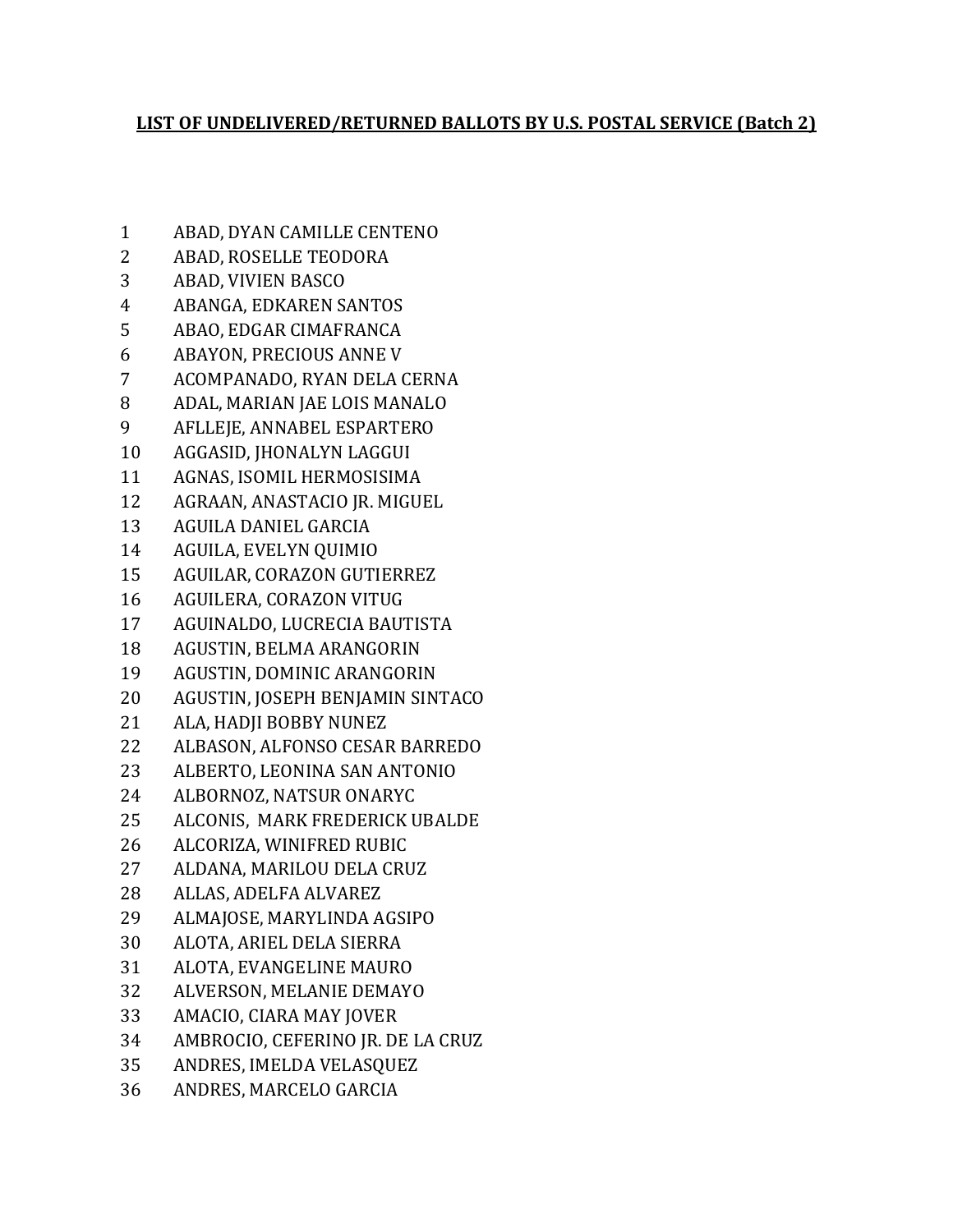ANDRES, WILFREDO CARINO ANDREWS, CHARLEN DEPALOMA ANEVERSARIO, LEDA CORNELLIO ANGELES, CAROLINA GABIOLA ANGELES, CATHERINE CATUBO ANGUS, MARISSA BARANGGAN ANI, JUAN DINERO ANSELMO, LOIDA CUENCA ANSELMO, RUPERTO AGULTO ANTE, MARIE SOLIDAD EPRES ANTONIO, CHRISTOPHER LURES ANTONIO, JERICH ARCEGA AQUI, BERNADETTE ROXAS AQUILIZAN, ERWIN GONZALES ARADANAS, ARLENE ESPINOSA ARADANAS, CHARISSA KATRINA ARCEO, MICHELLE BOGNOT ARCHER, GERMELINA LINGAO ARENAS, ARA MAY RODRIGUEZ ARENO, DELIA ELEANOR RESTON ARQUILLIANO, ELAINE SENAGAN ARRAZOLA, LYDIA BAEL ARRIESGADO, LOVE JOY TULN ARUELO, ESTELA VILLACORTE AVELINO, JOY ANNE TUMLOS AWUILIZAN, PAOLO GONZALES BACOLOR, ROBIN LIWANAG BAGAWISAN, RUBEN JR. IGNACIO BAISA, JAYSON BAGASALA BALAGTAS, AMELITO CAVILES BALANDRA, JERMAINE FABIAN BALBONA, ALEXANDER DABUCOL BARBA, JOAN WAGA BAROLA, ZORAIDA MALLARE BESA, JESUSIMO DISTURA BONIFACIO, NELIA MORTIZ BOREGAS, EVANGELINE VILLAFLOR BORROMEO, ESTRELLA TORRES BOTEGAS, JORGE RODRIGUEZ BRIDGMAN, JEAN MANALAC BUENO, NESSIE OLI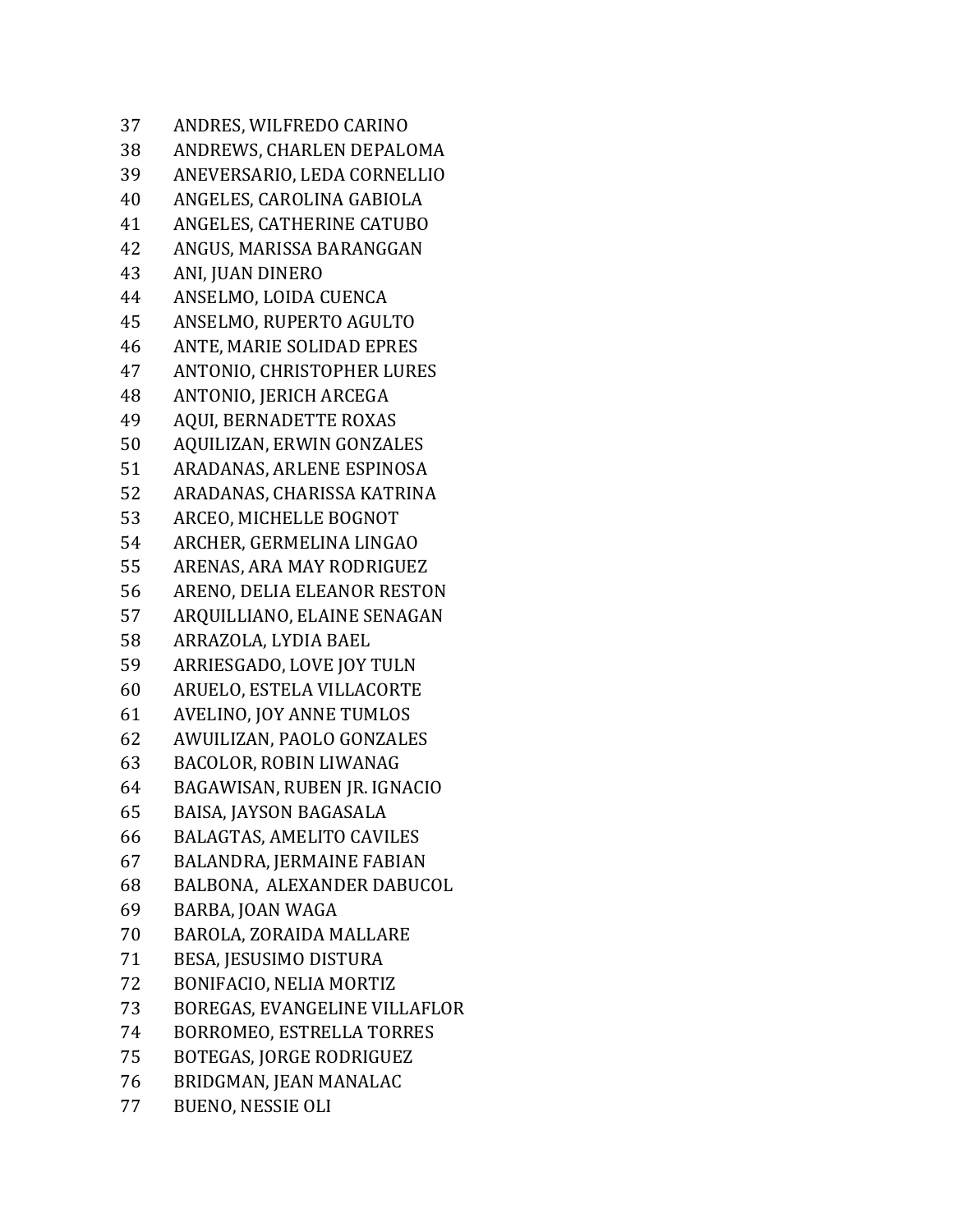| BUGHAO, IRMA JACINTO                |
|-------------------------------------|
| <b>BULANADI, CRISPIN GONZALES</b>   |
| BUTCHER, GUMERSENDA GALVE           |
| CABIZO, JONATHAN PACO               |
| CABUHAT, LEONIZA SIMBULAN           |
| CAILING, DAISY JANE TACLING         |
| CALALO, JUNE CERVANIA               |
| <b>CARLOS, ALVINIA TORRES</b>       |
| CARTIN, CLARIZZA ROSINDI            |
| CASTILLO, ALEXANDER CORTEZ          |
| CAYER, DOLORA MENDOZA               |
| CENGA, GERLE PASAJE                 |
| CENIZAL, RODRIGO DEGOHERMANO        |
| <b>CERCADO, FE LAOLAO</b>           |
| CIELOS, NICK BARROGA                |
| CLARK, SHIRLEY LAGUNSAD             |
| <b>CLEVELAND, ASUNCION HADLOCON</b> |
| CO, VIVIAN ORIBIANA                 |
| COBRADO, ADRIENNE HABABAG           |
| COBRADO, ALEJANDRO JR. HABABAG      |
| <b>COLI-COLI, MARY JANE OSAY</b>    |
| COLORADO, LURA EDEN ALAMPAY         |
| COOPER, SHERYL RAVARA               |
| CORPUZ, MARICEL LAMIGO              |
| CORTEZ, RESLIE LOU DE LUNA          |
| CRISOLOGO, MARIA FRENETTE PARAS     |
| <b>CRUZ, BREZHNEV FERRER</b>        |
| CRUZ, CECILIA ONG                   |
| CRUZ, LAURA JEAN                    |
| <b>CRUZ, MAILENE FERRER</b>         |
| CRUZ, PAOLO ANURAN                  |
| CUENCA, EDITA BAUTISTA              |
| <b>CUENO, SALVACION PRESA</b>       |
| <b>CUNANAN, JESUS BALDOS</b>        |
| CUNANAN, MELODINA SORIANO           |
| CUSTODIO, CANDIDO CRUZ              |
| CUSTODIO, MAGDALENA TABAOSARES      |
| CUSTODIO, RACHEL IGNACIO            |
| DABANDAN, RICO NINO ESCARILLA       |
| DAEZ, FRANCISCO HERRERA             |
| DAGOT, DANILO ANDUS                 |
|                                     |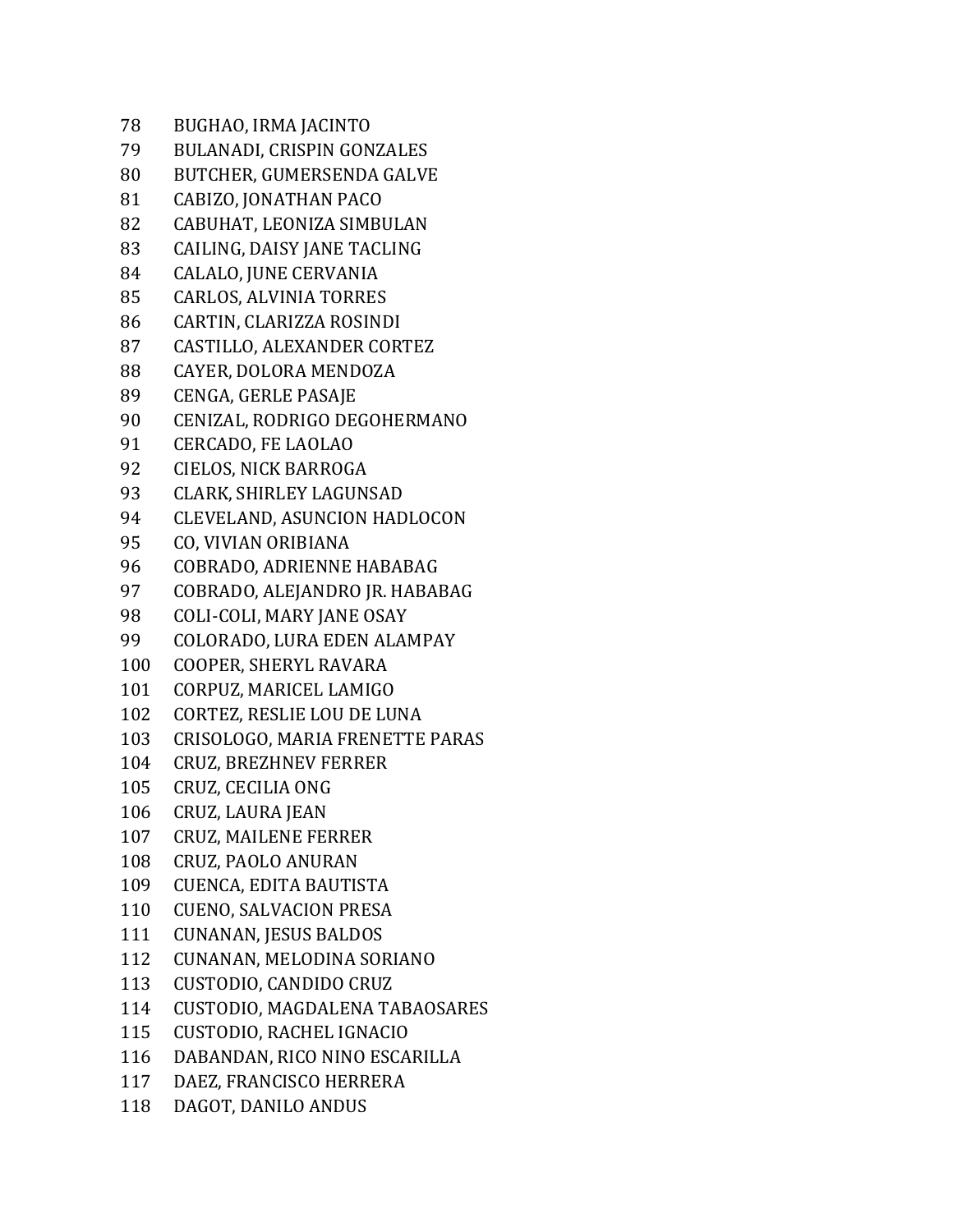| 119 | DAHLKE, REBECCA MARCELINO          |
|-----|------------------------------------|
| 120 | DALISAY, PRESCILLA ELLERA          |
| 121 | DALUHAY, JESSIE COLANGGO           |
| 122 | DAMASCO, ARNEL DEVERAS             |
| 123 | DAMASCO, LANIE EVANGELISTA         |
| 124 | DANAHER LAILA MATUNOG              |
| 125 | DANIEL, FLORIDA ALCANTARA          |
| 126 | DANIEL, IRIN RAPLIZA               |
| 127 | DANUGRAO, MARLYN RUTH VINARAO      |
| 128 | DATOON, BELEN GIRUNDIO             |
| 129 | DAVID, MYCAH ARCILLA               |
| 130 | DAVIS, ABIGAIL ELIZABETH           |
| 131 | DAYA, ROBERT DURANTE               |
| 132 | DE CASTRO, REBECA GOMEZ            |
| 133 | DE CASTRO, RODOLFO DOMINGO         |
| 134 | DE CASTRO, RUSTY JOHN GOMEZ        |
| 135 | DE CASTRO, RYN AGOT                |
| 136 | DE CASTRO, SHEILA MAY HANOUMON     |
| 137 | DE CHAVEZ, MARIA ROSALINDA MENDOZA |
| 138 | DE CHAVEZ, ROGER MARINDUQUE        |
| 139 | DE GUIA, MARIFE HERNANDEZ          |
| 140 | DE GUZMAN, JANELLA MARIE HIPOLITO  |
| 141 | DE GUZMAN, ABEGAIL ABETONA         |
| 142 | DE GUZMAN, BONIFACIO BUQUID        |
| 143 | DE JESUS, TEDDY LAGMAN             |
| 144 | DE LA ROSA, DANILO BARANA          |
| 145 | DE LEON, ERIKA PHOEBE MUZONES      |
| 146 | DE LOS REYES, MA. AZUCENA GALON    |
| 147 | DE NAVA, JOEL ESPIRITU             |
| 148 | DE OCAMPO, LEOPOLDO                |
| 149 | DE VERA, ERVIN DE GUZMAN           |
| 150 | DE VERA, VERONICA ABEJAR           |
| 151 | DEDICATORIA, ARVIE CACAYAN         |
| 152 | DEL ROSARIO, MICHAEL ALDWIN        |
| 153 | DEL ROSARIO, OSCAR ALMERANTE       |
| 154 | DELA CRUZ, AMELIA CLARIN           |
| 155 | DELA CRUZ, COLLINE DUMAGUING       |
| 156 | DELA CRUZ, EDGARDO SANTOS          |
| 157 | DELA CRUZ, REMIGIO RAMOS           |
| 158 | DELA ROSA, NIMFA PARRENO           |
| 159 | DELOS SANTOS, ALLAN VILLARINA      |